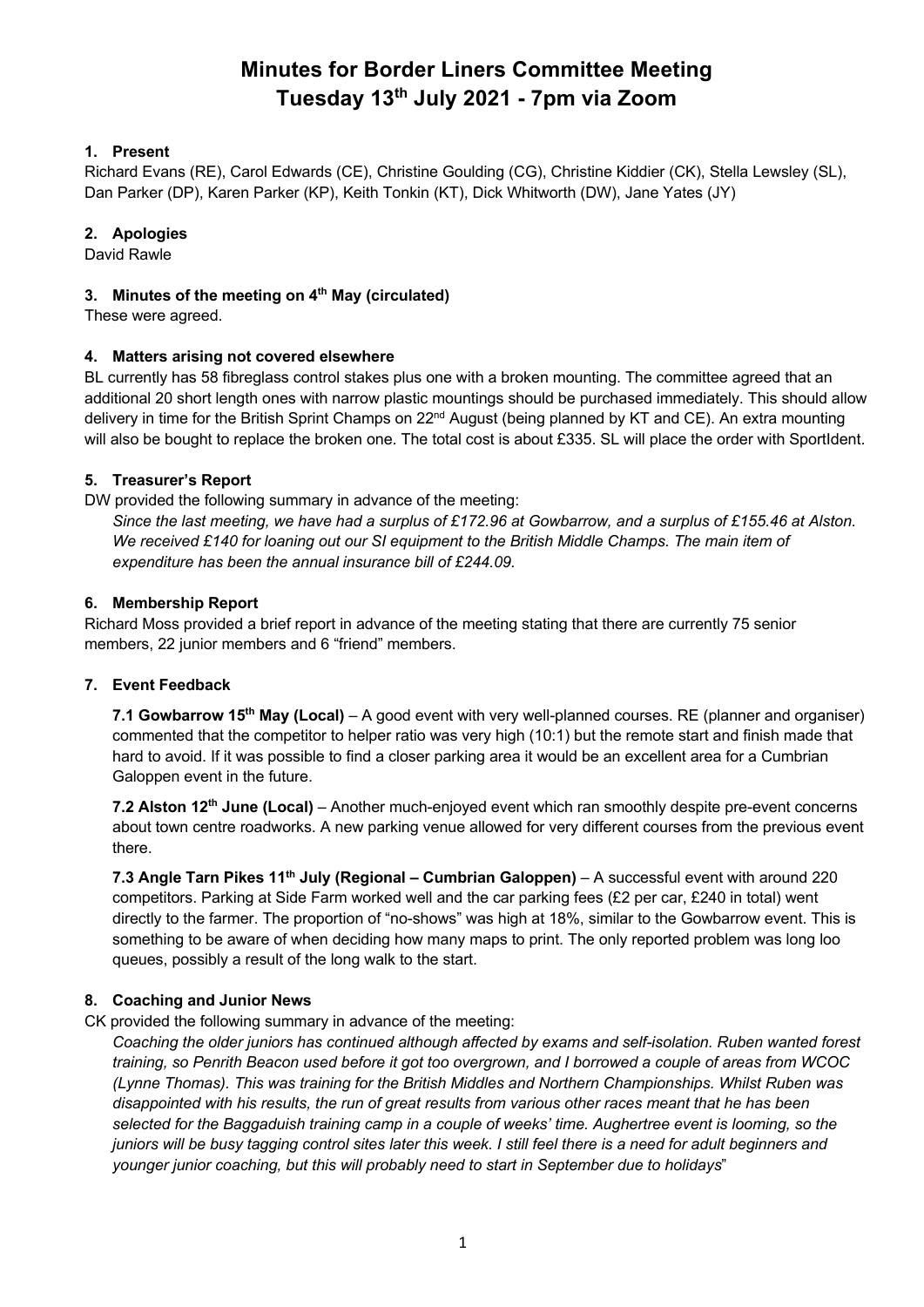There was a discussion about how coaching for adult beginners and younger juniors might be organised. One idea is to put on sessions after Saturday morning events using the same controls. Personal invitations to suitable new members might encourage them to come.

JY said that restarting the Schools League in the autumn might keep younger juniors interested. JY is putting on a training course for teachers in November. It was requested and is being paid for by the Eden Sports Partnership.

## **9. Mapping Report**

.

DP provided the following summary in advance of the meeting: *Work is in progress redrawing High Pike map based on LIDAR data, recent aerial photos and the old map*

## **10. Permanent Orienteering Courses**

KT reported that nothing has changed since the previous meeting; Rickerby Park, Watchtree and Chances Park are all still in development. Talkin Tarn is in use but awaiting updates

British Orienteering have recently announced a new portal for POCs and VOCs (virtual orienteering courses). KT/RE will check that Talkin Tarn is included on it.

A Saturday morning event at Talkin Tarn to coincide with the relaunch of the POC there was suggested.

## **11. Team Captain Report**

CK/KT reported that the only team event this year is the British Sprint Relay Champs on August 21<sup>st,</sup> 12 members have expressed an interest and CK will enter appropriate teams.

**12. Fixtures** (The 2021 fixtures list was circulated for information but is not re-printed here)

## **12.1 Events**

**12.1.1 Aughertree 14th August -** The licence from LDNPA is currently for 80 competitors, with roadside parking. However, there is a good chance that a field at Baggra Yeat is available for parking, in which case KT/CK (organisers) will ask whether the licence can be changed to allow more people (possibly at a higher cost per head). If the field is used some minor course planning may be required. The juniors involved in planning will be taping the sites in the next few weeks.

**12.1.2 Swindale North 4th September** – Permission has been granted and course planning is in hand.

**12.1.3 Bampton and Askham Long-O – 26th September** - Still awaiting permission from United Utilities but Dalemain estate have given permission for the part of the area they own.

**12.1.4 Carlisle Urban 16th October** - No organiser or controller has yet been appointed. CG (planner) has outline courses but needs to sort out some details with Sheepmount. (Note: following the meeting, Lindsay Knox (RR) was contacted by SL and agreed to control the event)

**12.1.5 High Stand 11th December -** There was some discussion about whether the area is suitable for a Saturday morning event. The southern section has had recent forestry work and courses would be mainly on paths. The northern section is better but needs map updates. The possibility of parking at a caravan site at the north was mentioned. It was also noted that although most of the area is owned by Forestry England, a central section around some ponds is not.

#### **12.2 MapRuns**

The MapRun at Eycott Hill, set up by KT is available until the end of July (as is the one at Watermillock common though this was not mentioned at the meeting).

# **12.3 Club Nights**

.

The club nights at Outward Bound Trust, Ullswater on 10<sup>th</sup> May (organised by Isabel Berry) and Carleton on 21<sup>st</sup> June (organised by KT) were each attended by about 12 people and proved very enjoyable. It was noted that although the sessions would have been ideal for newcomers to the club, the participants were all regular orienteers.

The next club night is on  $19<sup>th</sup>$  July at Faulds Brow organised by KT.

SL will start looking at possibilities for a September club night.